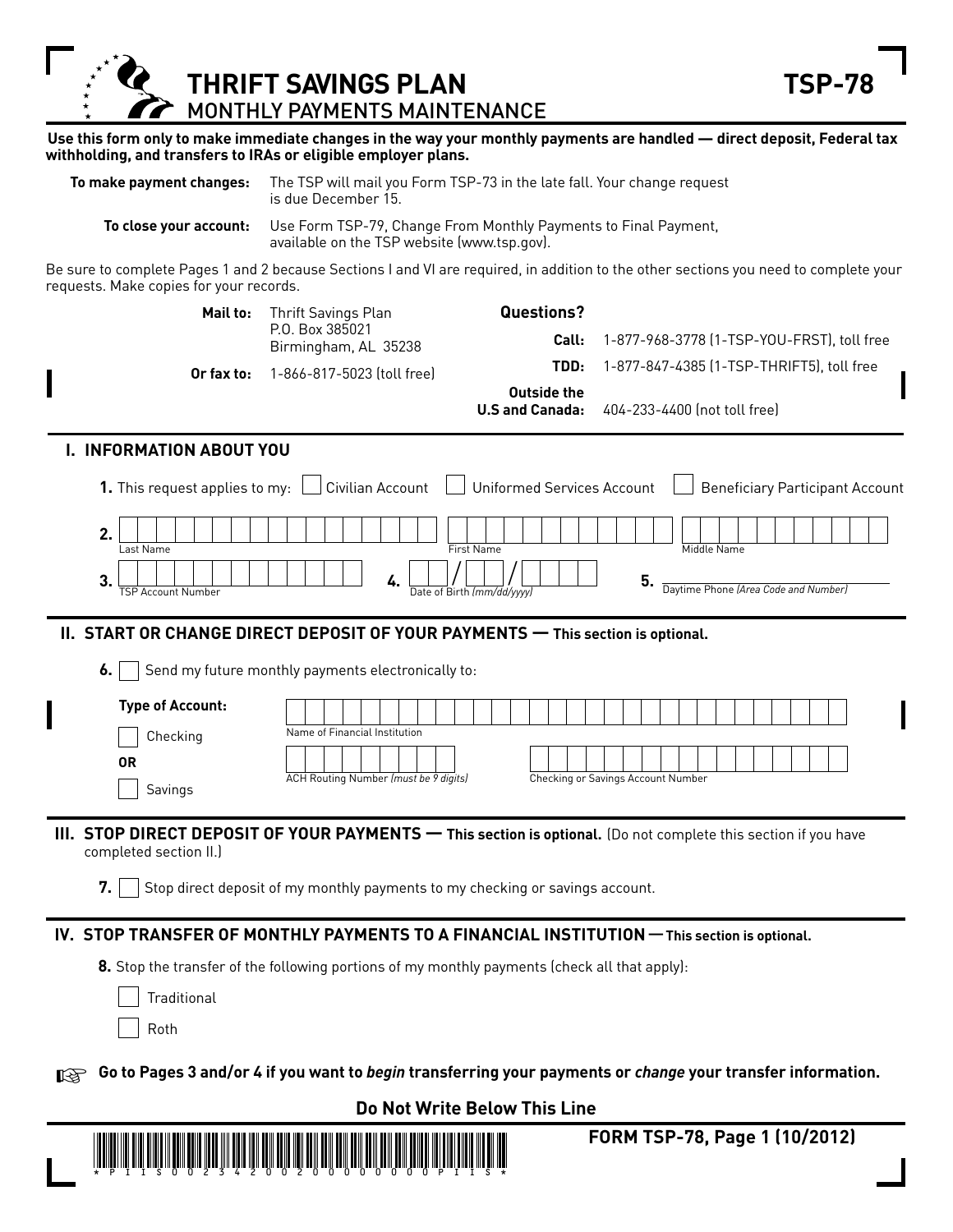## **TSP-78, INFORMATION AND INSTRUcTIONS FOR PAGe 1**

You must complete Sections I and VI on Pages 1 and 2. All other sections of this form are optional; complete only the sections that pertain to the changes you want to make in the handling of your TSP monthly payments.

Remember to keep the TSP informed of any change in your address, since the TSP will send any correspondence related to your account to your address of record. You can change your address at any time by logging into the My Account section of the TSP website (www.tsp.gov). You can also use Form TSP-9, Change in Address for Separated Participant, available on the TSP website or from the TSP.

To ensure that your request is not delayed, carefully type or print the requested information **inside the boxes** using black or dark blue ink.

**SecTION I. Information About You.** Provide the requested information in Items 1–5. In Item 1, you must indicate the type of account for which you are requesting action. **check only one box.** If you want to change monthly payment information for more than one account, you must submit a separate form for each account.

## **Direct Deposit Information**

If you have not previously established direct deposit (electronic funds transfer, EFT) of your monthly payments, you can **begin** by providing bank account information in Section II.

If your monthly payments are currently going into your bank account by direct deposit and you want to **change** your bank account information, complete Section II.

If you want to **stop** receiving payments by direct deposit and receive checks mailed to your home, complete Section III.

**Note:** If you want to continue to receive payments by direct deposit and your bank account information has not changed, do not complete either section.

**SecTION II. Start or change Direct Deposit.** Check the box in Item 6 either to **begin** direct deposit of your payments, or to **change** your direct deposit information. Provide all of the requested information about your account. If you do not know the 9-digit ACH Routing Number or your checking or savings account number, contact your financial institution for this information. Direct deposits are made only to financial institutions in the United States.

**Be sure your intentions are clear:** If you are providing financial institution information to start or change direct deposit of your monthly payments, remember to check the box in Item 6, but **do not also check the box in Item 7**. You would be providing conflicting information that could cause your form to be rejected.

**SECTION III. Stop Direct Deposit.** Check the box in Item 7 if you want the TSP to **stop** sending your monthly payments via direct deposit to your checking or savings account. Do **not** provide any information in Section II. Once your form is processed, you will begin receiving your payments by check at your address of record.

**Note:** Only the portion of your payment that is not being transferred to an IRA or eligible employer plan can be paid by direct deposit. If the TSP determines that the direct deposit information you provided is incomplete or invalid, your request will be processed, but you will receive your payment in the form of a check mailed to you.

**SecTION IV. Stop Transfer of Monthly Payments.** Complete this section only if you have already established transfer of your monthly payments to a traditional IRA, eligible employer plan, or Roth IRA, and you want to stop the transfers.

The transfer of the traditional and Roth portions of your account balance are set up in separate transactions. Therefore, you must elect to stop transfers individually by type. Check the boxes that apply.

If you want to begin transfers, change the financial institution to which your transfers are sent, or change the percentage of your payments that is transferred, complete Page 3 and/or Page 4.

**PRIVACY ACT NOTICE.** We are authorized to request the information you provide on this form under 5 U.S.C. chapter 84, Federal Employees' Retirement System. We will use this information to identify your TSP account and to process your request. In addition, this information may be shared with other Federal agencies for statistical, auditing, or archiving purposes. We may share the information with law enforcement agencies investigating a violation of civil or criminal law, or agencies implementing

a statute, rule, or order. It may be shared with congressional offices, private sector audit firms, spouses, former spouses, and beneficiaries, and their attorneys. We may disclose relevant portions of the information to appropriate parties engaged in litigation and for other routine uses as specified in the Federal Register. You are not required by law to provide this information, but if you do not provide it, we will not be able to process your request.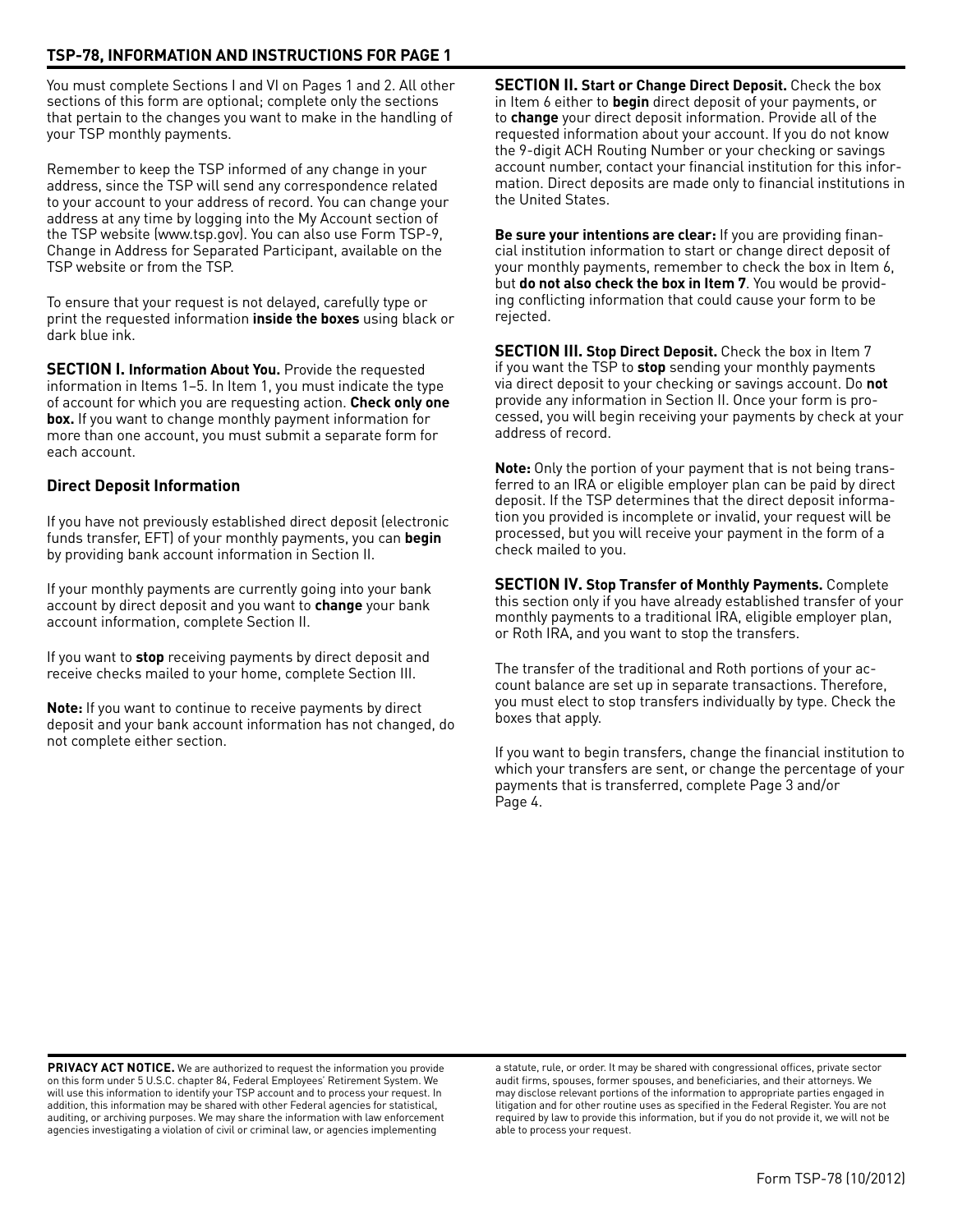| Name:                 | <b>TSP Account Number:</b> |
|-----------------------|----------------------------|
|                       |                            |
| (Last, First, Middle) |                            |

- **V. FeDeRAL TAx WITHHOLDING This section is optional.** Compete this section (instead of IRS Form W–4P) if you want to change the standard Federal tax withholding for your monthly payments. The expected duration of your payments determines the withholding options available to you. You can use the Monthly Payment Calculator on the TSP website to calculate the duration of your payments. **Note:** If the withholding you choose below is not applicable to your current payment option, we will continue to process your payment using your withholding rate on file, or the required IRS withholding rates, if applicable.
	- **9.** If your current **monthly payment amount** results in payments expected to **last 10 years or more (120 payments or more),** the TSP must withhold taxes on each payment as if you are a married person with 3 dependents, unless you indicate a different withholding choice below. (**Note:** Payments of this type are not eligible to be transferred to an IRA or eligible employer plan.)

| I want:                                                                                                                                                              |                                                                                                                                                                                                                                                                                                                                                                                                  |
|----------------------------------------------------------------------------------------------------------------------------------------------------------------------|--------------------------------------------------------------------------------------------------------------------------------------------------------------------------------------------------------------------------------------------------------------------------------------------------------------------------------------------------------------------------------------------------|
| No withholding<br>a.                                                                                                                                                 |                                                                                                                                                                                                                                                                                                                                                                                                  |
| <b>b.</b> Withholding based on my marital status and withholding exemptions:                                                                                         |                                                                                                                                                                                                                                                                                                                                                                                                  |
| Single<br>Married                                                                                                                                                    | Married, but withhold at higher single rate                                                                                                                                                                                                                                                                                                                                                      |
| Allowances (Enter the total number. If zero, enter 0.)                                                                                                               |                                                                                                                                                                                                                                                                                                                                                                                                  |
| Withhold this additional dollar amount: \$<br>c.                                                                                                                     | .00 (Note: You must also complete Item 9b.)                                                                                                                                                                                                                                                                                                                                                      |
| Indicate any additional dollar amount you want the TSP to withhold from each monthly payment:                                                                        | 10. If your current monthly payment amount results in payments expected to last less than 10 years (less than 120 payments),<br>the TSP must withhold 20% of any taxable amount not transferred to a traditional IRA, eligible employer plan, or Roth IRA.<br>.00                                                                                                                                |
|                                                                                                                                                                      | VI. CERTIFICATION AND NOTARIZATION - I certify that all of the information I have provided on this form is true and com-<br>plete to the best of my knowledge. Warning: Any intentional false statement in this application or willful misrepresentation<br>concerning it is a violation of law that is punishable by a fine or imprisonment for as long as 5 years, or both (18 U.S.C. § 1001). |
| 11.<br>Participant's Signature                                                                                                                                       | 12.<br>Date Signed (mm/dd/yyyy)                                                                                                                                                                                                                                                                                                                                                                  |
| 13.<br>-<br>Participant's Address (We will use this address only to notify you if we cannot locate your account based on the information you provided on this form.) |                                                                                                                                                                                                                                                                                                                                                                                                  |
|                                                                                                                                                                      | If you are submitting direct deposit or transfer information on Pages 1, 3, or 4,<br>you must also have your signature notarized.                                                                                                                                                                                                                                                                |
| 14. Notary: Please complete the following. No other acknowledgement is acceptable (see instructions).                                                                |                                                                                                                                                                                                                                                                                                                                                                                                  |
| signed this form. In witness thereof, I have signed below on this _____                                                                                              | The person who signed Item 11 is known to or was identified by me and, before me, signed or acknowledged to have<br>day of<br>Month                                                                                                                                                                                                                                                              |
| My commission expires:<br>Date (mm/dd/yyyy)                                                                                                                          | Notary's Signature                                                                                                                                                                                                                                                                                                                                                                               |
| [seal]                                                                                                                                                               | Notary's Printed Name<br>Notary's Phone Number                                                                                                                                                                                                                                                                                                                                                   |
|                                                                                                                                                                      | Jurisdiction                                                                                                                                                                                                                                                                                                                                                                                     |

**Go on to Pages 3 and/or 4 if you want to transfer your payments or change transfer information.**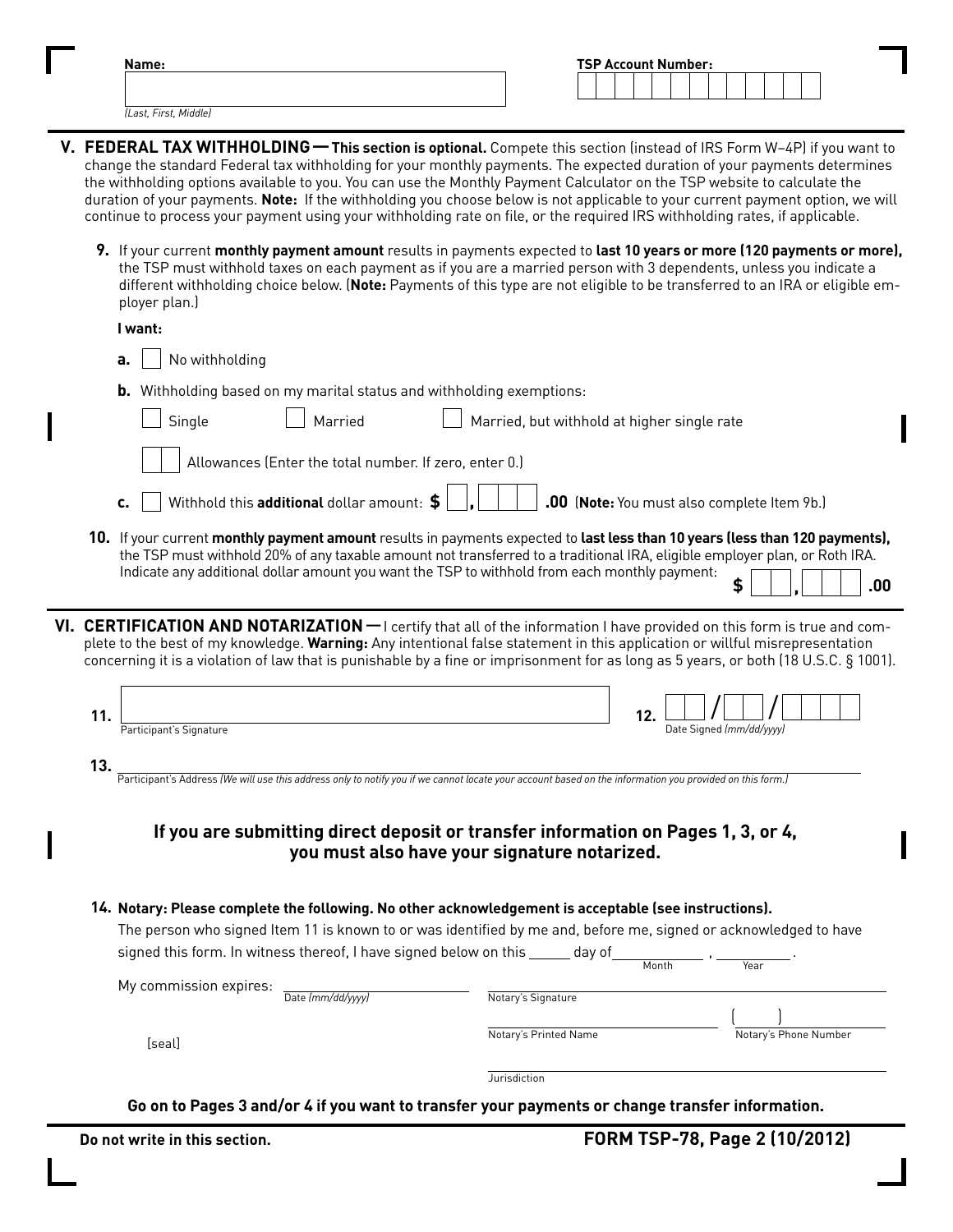## **TSP-78, INFORMATION AND INSTRUcTIONS FOR PAGe 2**

**SecTION V. Federal Tax Withholding.** Complete this section if you want to change the standard Federal tax withholding for the *taxable* portion of your monthly payments. (There is no tax withholding on any tax-exempt portions of uniformed service and beneficiary participant accounts, on Roth contributions, or on qualified Roth earnings). In order to complete this section, you will need to know whether your payments are expected to last 10 years or more, or less than 10 years. You can use the Monthly Payment Calculator on the TSP website (www.tsp.gov) to calculate the duration of your payments. **Note:** Withholding does not apply to any amounts transferred to an IRA or eligible employer plan.

If you have chosen **monthly payments that will last 10 years or more**, the TSP will withhold taxes as if you are a married person with 3 dependents. However, you have other withholding options:

– You may choose to have no withholding by checking the box in Item 9a.

#### *OR* **OR**

– You may **change your withholding marital status and allowances** by completing Item 9b. You may use the IRS Withholding Calculator on the IRS website at www.irs.gov/individuals for help in determining how many withholding allowances to claim.

### *OR* **OR**

– You may ask the TSP to **withhold an additional amount** by completing Item 9c. **Note:** If you request additional withholding, you **must also** check the box indicating your withholding marital status **and** the number of allowances you would like in Item 9b. You may use the IRS Withholding Calculator on the IRS website at www.irs.gov/individuals for help in determining how many withholding allowances to claim. If you do not complete Item 9b, your withdrawal will be processed as if you are a married person with 3 dependents.

Be aware that if you elect not to have Federal income tax withheld from your payments or if you do not have a sufficient amount withheld, you may be responsible for the payment of quarterly estimated taxes. Additionally, if any withholding amount and/or payments of quarterly estimated taxes are not sufficient, you may be subject to penalties under the IRS' estimated tax rules.

For more information about estimated tax requirements and income tax penalties, refer to IRS Publication 505, *Tax Withholding and Estimated Tax*. You may be able to avoid quarterly estimated tax payments by having enough tax withheld from your TSP payments using this form. You may use IRS Publication 919, *How Do I Adjust My Tax Withholding?*, to see how the dollar amount you are having withheld compares to your projected Federal income tax for the current year.

If you have chosen **monthly payments that will last less than 10 years**, the *taxable* portion of your payments that you do not transfer directly to an IRA or plan is subject to 20% mandatory Federal income tax withholding. For those amounts, you may request additional tax withholding by providing a whole dollar amount in the boxes provided in Item 10.

For more information about the tax implications of your withdrawal, read the TSP tax notices "Important Tax Information About Payments From Your TSP Account" and "Tax Information for TSP Participants Receiving Monthly Payments."

### **This section is a substitute for IRS Form W-4P, Withholding certiicate for Pension and Annuity Payments. If you complete this section, you should not complete IRS Form W-4P.**

If you include an IRS Form W-4P with the completed withholding section of this form, the withholding information you provide on this form will supersede the information on your submitted Form W-4P.

If you complete this section incorrectly or choose a withholding option that does not apply to your payments, and the rest of your form is completed correctly, your withdrawal will be processed using your withholding rate on file, or the required IRS withholding rates, if applicable.

**SecTION VI: certiication and Notarization.** Read the certification carefully; then sign and date the form in Items 11 and 12.

Please note that the address you provide in Item 13 will not be used to change your address in your TSP account record. It will only be used to notify you if we cannot locate your account based on the information you provided on this form. If you need to change your address, log into My Account on the TSP website or use Form TSP-9, Change in Address for Separated Participant, available on the TSP website or from the TSP.

Your signature must be notarized if you are providing direct deposit or transfer information on Pages 1, 3, or 4; otherwise, your request will not be processed.

### **If you are only using the form to change your tax withholding, you do not need to have your signature notarized.**

Because the form will be filed with a Federal agency in Washington, D.C., the notary must complete the notarization in Item 14. No other acknowledgement is acceptable.

After you complete the form, make a copy for your records.

## **Mail the original to:**

**Thrift Savings Plan P.O. Box 385021 Birmingham, AL 35238 Or fax to: 1-866-817-5023**

**Note:** Do **not** mail **and** fax your request. The TSP will automatically cancel the second request it receives. If you need to make a change or correction on your form, call the TSP to cancel your first request.

If you have questions, call the toll-free ThriftLine at 1-TSP-YOU-FRST (1-877-968-3778) or the TDD at 1-TSP-THRIFT5 (1-877-847-4385). Outside the U.S. and Canada, please call 404-233-4400 (not toll free).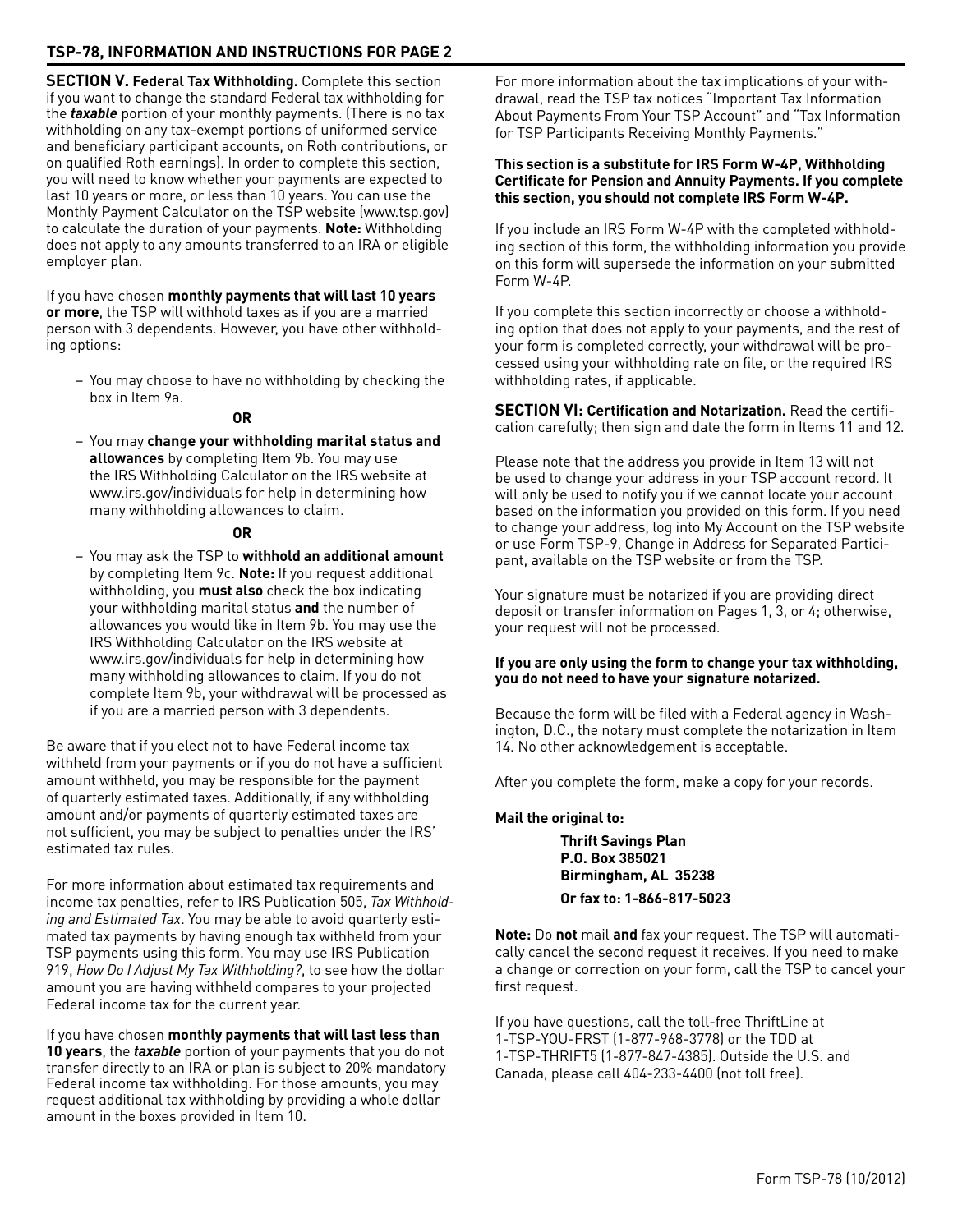|  | ч. |  |  |
|--|----|--|--|
|  |    |  |  |

| <b>TSP Account Number:</b> |  |  |  |  |  |  |  |  |  |  |  |  |
|----------------------------|--|--|--|--|--|--|--|--|--|--|--|--|
|                            |  |  |  |  |  |  |  |  |  |  |  |  |

*(Last, First, Middle)*

# **TRANSFeR — TRADITIONAL**

**This page is optional.** You and the IRA trustee or plan administrator must complete this page if you want to transfer all or part of the **traditional (non-Roth) portion of your payments** to a traditional IRA, an eligible employer plan, or a Roth IRA. Your traditional TSP balance consists of traditional contributions, tax-exempt contributions, all agency contributions, and the earnings associated with these contributions. Only monthly payments that will last less than 10 years are eligible to be transferred. **Note:** If you choose to transfer any part of the traditional portion of your payments to a Roth IRA, you will have to pay tax on that portion when you file your tax return for the year.

| VII. YOUR TRANSFER ELECTION FOR TRADITIONAL BALANCE — After you complete Item 15, take or send this page (in-<br>cluding the instructions on the back) to your financial institution if you are submitting new IRA or plan information. Your IRA<br>trustee or plan administrator must complete Section VIII. You must submit the completed package in order for your transfer<br>to be processed. If you are only changing your transfer percentage, but your IRA or plan information remains the same, leave<br>Section VIII blank. |
|---------------------------------------------------------------------------------------------------------------------------------------------------------------------------------------------------------------------------------------------------------------------------------------------------------------------------------------------------------------------------------------------------------------------------------------------------------------------------------------------------------------------------------------|
| 15. Transfer<br>.0% of the traditional (non-Roth) portion of my payments to the IRA or plan identified in Section VIII,<br>or to my current IRA or plan.                                                                                                                                                                                                                                                                                                                                                                              |
| VIII. TRANSFER INFORMATION FOR TRADITIONAL BALANCE - This section is to be completed by the IRA trustee or plan<br>administrator. The account described here must be a traditional IRA, an eligible employer plan, or a Roth IRA. Please return<br>this completed form to the participant. Do not submit transfer forms of financial institutions or plans.                                                                                                                                                                           |
| <b>Traditional IRA</b><br>Roth IRA<br>16. Type of Account:<br>Eligible Employer Plan                                                                                                                                                                                                                                                                                                                                                                                                                                                  |
| 17.<br>IRA/Plan Account Number or Other Customer ID                                                                                                                                                                                                                                                                                                                                                                                                                                                                                   |
| 18.<br>Check this box if tax-exempt balances are accepted into the account identified above.                                                                                                                                                                                                                                                                                                                                                                                                                                          |
| 19. Provide the name and mailing address information below exactly as it should appear on the front of the check.                                                                                                                                                                                                                                                                                                                                                                                                                     |
| The financial<br>Make check payable to<br>institution<br>or plan will<br>need to use<br>If needed, use these boxes to supplement "check payable to" information above.<br>this information<br>to identify the                                                                                                                                                                                                                                                                                                                         |
| account that<br>will receive<br><b>Street Address</b><br>the transfer.<br>Zip Code<br>State<br>$\overline{City}$                                                                                                                                                                                                                                                                                                                                                                                                                      |
| I confirm the accuracy of the information in this section and the identity of the individual named above. As a representative of<br>the financial institution or plan to which the funds are being transferred, I certify that the financial institution or plan agrees to<br>accept the funds directly from the Thrift Savings Plan and deposit them into the IRA or eligible employer plan identified above.                                                                                                                        |
| 20.<br>Daytime Phone (Area Code and Number)<br>Typed or Printed Name of Certifying Representative (Last, First, Middle)                                                                                                                                                                                                                                                                                                                                                                                                               |
| 21.<br>22.<br>Signature of Certifying Representative<br>Date Signed (mm/dd/yyyy)                                                                                                                                                                                                                                                                                                                                                                                                                                                      |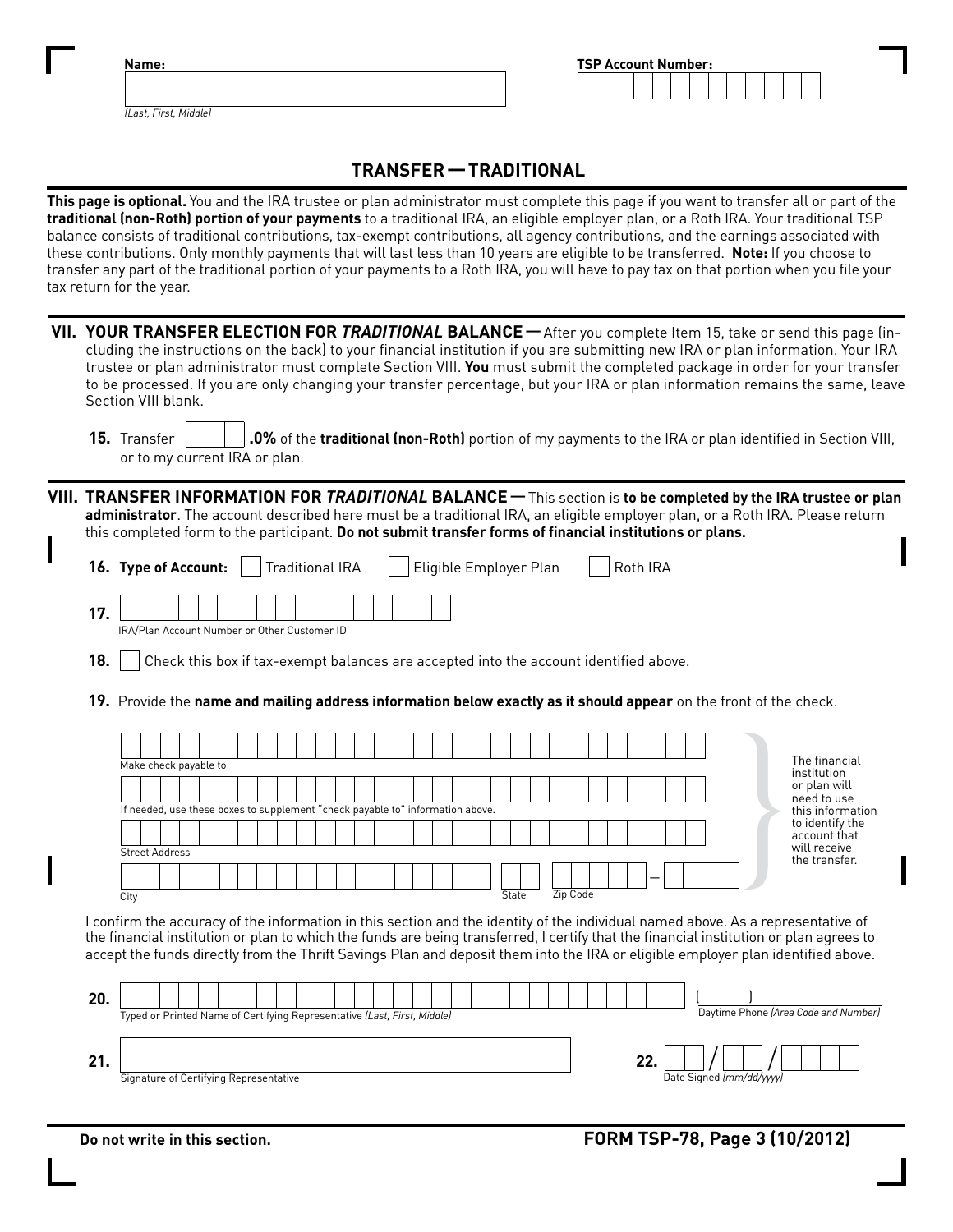## **General Information for Pages 3 and 4**

You may elect to transfer all or part of your monthly payments to a traditional IRA, an eligible employer plan, or a Roth IRA. The type of plan to which you can transfer your payments depends on whether your payments consist of traditional (non-Roth) portions, Roth portions, or both. **Note:** Only payments that are expected to last less than 10 years (less than 120 payments) are eligible to be transferred.

If you would like to transfer all or any part of the **traditional (non-Roth)** portion of your payments to an IRA or eligible employer plan, complete Page 3.

If you would like to transfer all or any part of the **Roth** portion of your payments to a Roth IRA or a Roth account maintained by an eligible employer plan, complete Page 4.

If your monthly payments consist of **both** traditional and Roth portions, and you would like to transfer all or any part of both portions of your payments, you must complete and submit Pages 3 **and** 4, even if both transfers are going to the same financial institution.

**SecTION VII.** You may transfer all or any part of the **traditional (non-Roth)** portion of your payments to a traditional IRA, eligible employer plan, or Roth IRA. Enter a percentage between 1 and 100% in Item 15. Do not enter decimals or a percentage over 100%. If you decide to transfer the traditional portion of your payments to a Roth IRA, be aware that Roth IRAs accept only after-tax dollars. As a result, you must pay tax on the amount you transfer, and the tax liability is incurred for the year of the transfer. We strongly encourage you to consult with a tax advisor regarding your eligibility for, and the tax consequences of, making the transfer.

The taxable portion of payments that are not transferred directly to a traditional IRA, eligible employer plan, or Roth IRA are subject to **mandatory 20% Federal income tax withholding**. (See Section V.) Read the TSP tax notices "Important Tax Information About Payments From Your TSP Account" and "Tax Information for TSP Participants Receiving Monthly Payments."

**SECTION VIII.** If you choose to transfer all or any part of the traditional portion of your payments to a traditional IRA, eligible employer plan, or Roth IRA, your financial institution or plan **administrator must complete this section before you submit this form to the TSP (unless you are** *currently* **transferring traditional money and your inancial institution information has not changed).**

### **Do not submit the transfer forms of inancial institutions or plans; the TSP cannot accept them.**

The institution or plan to which the payment is to be transferred must be a trust established inside the United States (i.e., the 50 states and the District of Columbia).

The financial institution or plan should retain a copy of Page 3 to identify the account to which the check should be deposited when it is received. If the transfer is to a traditional IRA or Roth IRA, the institution accepting the transfer should submit Form 5498, IRA Contribution Information, to the IRS. The TSP will report all payments and transfers to you and to the IRS on Form

1099-R, Distributions From Pensions, Annuities, Retirement or Profit-Sharing Plans, IRAs, Insurance Contracts, etc.

**Information for the IRA or Plan:** Complete Section VIII and return this form to the participant identified at the top of the page. The financial institution or plan administrator must ensure that the account described here is a traditional IRA, eligible employer plan, or Roth IRA.

**Type of Account and Account Number.** Indicate whether the transfer is to a traditional IRA, eligible employer plan, or Roth IRA in Item 16. In Item 17, enter the account number, if available, of the IRA or plan to which the money is to be transferred. If an account number is not available, provide information that will help you identify the check when it is sent to you.

**Transfer of Tax-Exempt Balances.** Some accounts have tax-exempt balances from pay subject to the combat zone tax exclusion. Check the box in Item 18 if tax-exempt balances are accepted into the account identified in Item 17. If the participant's traditional (non-Roth) balance includes tax-exempt contributions, the taxable portion of the monthly payments from the traditional balance will be transferred first. Tax-exempt money will be transferred **only if** the taxable portion of the payments does not satisfy the participant's transfer election **and** the plan or IRA accepts tax-exempt money. If the plan or IRA does not accept tax-exempt money, that portion of the payment will be paid directly to the participant.

**Name and Mailing Address.** Provide the name and mailing address information in the boxes provided in Item 19 exactly as you want it to appear on the front of the transfer check. You will need to identify the account to which the transfer should be deposited from the information contained in these boxes.

The certifying representative must provide the requested information in Items 20–22. If we need to contact the financial institution or plan for more information, the individual named here will be used as the contact person.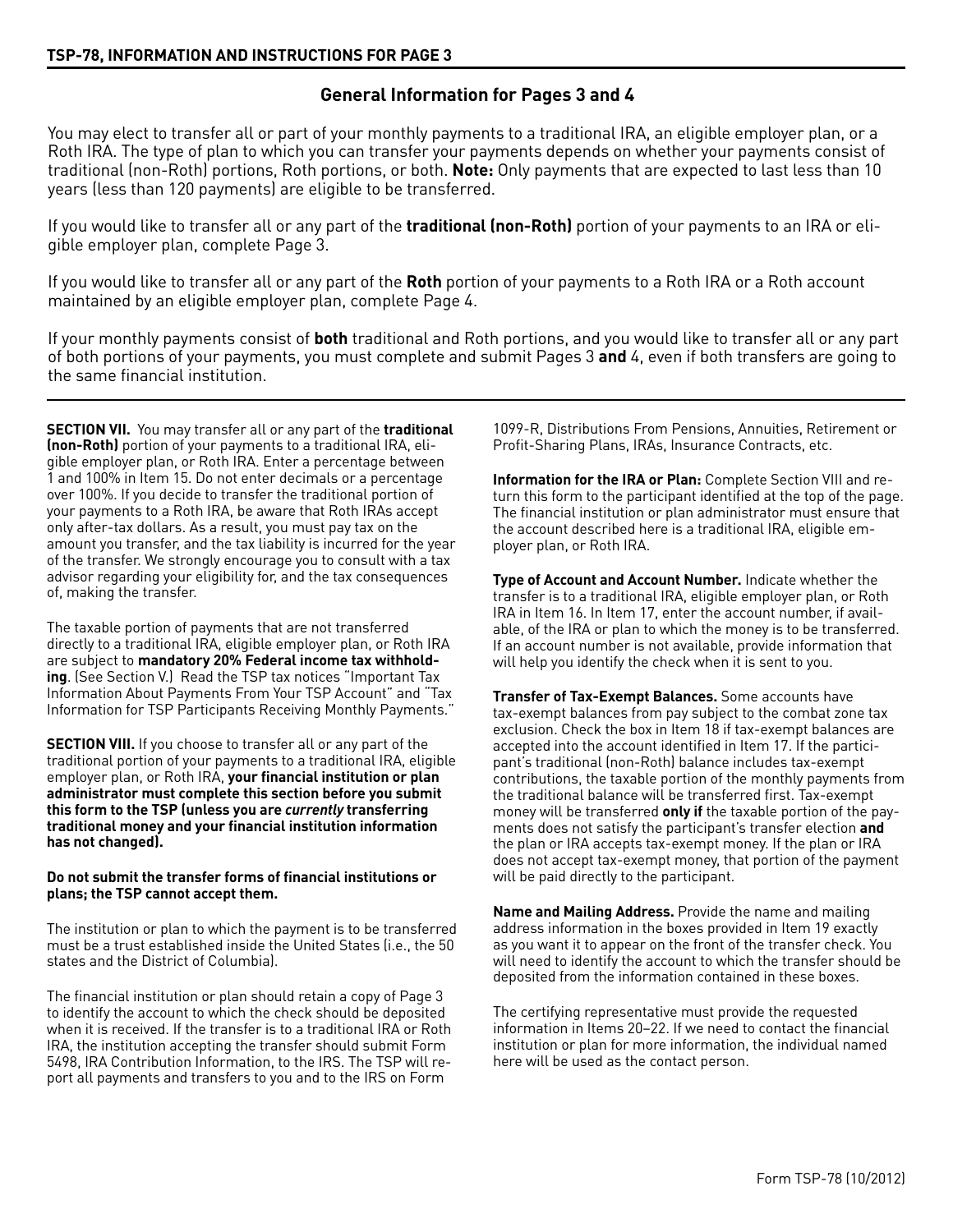| Name:                                                                                                                                                                                                                                                                                                                                                                                                                                                                                                                                                                                                                                                                                                                            |  | <b>TSP Account Number:</b> |  |  |  |  |
|----------------------------------------------------------------------------------------------------------------------------------------------------------------------------------------------------------------------------------------------------------------------------------------------------------------------------------------------------------------------------------------------------------------------------------------------------------------------------------------------------------------------------------------------------------------------------------------------------------------------------------------------------------------------------------------------------------------------------------|--|----------------------------|--|--|--|--|
| (Last, First, Middle)                                                                                                                                                                                                                                                                                                                                                                                                                                                                                                                                                                                                                                                                                                            |  |                            |  |  |  |  |
| <b>TRANSFER-ROTH</b>                                                                                                                                                                                                                                                                                                                                                                                                                                                                                                                                                                                                                                                                                                             |  |                            |  |  |  |  |
| This page is optional. You and the IRA trustee or plan administrator must complete this page if you want to transfer all or part of the<br>Roth portion of your payments to a Roth IRA or to a Roth account maintained by an eligible employer plan. Your Roth TSP balance<br>consists of any employee contributions that you designated as Roth when you made your contribution election. Withdrawals of Roth<br>contributions are tax-free. The earnings associated with these contributions are also tax-free, but only if 5 years have passed since<br>January 1 of the calendar year in which you made your first Roth contribution, and you have reached age 591/2 or have a permanent dis-<br>abilty. (See instructions.) |  |                            |  |  |  |  |
| IX. YOUR TRANSFER ELECTION FOR ROTH BALANCE - After you complete Item 23, take or send this page (including<br>the instructions on the back) to your financial institution if you are submitting new IRA or plan information. Your IRA trustee<br>or plan administrator must complete Section X. You must submit the completed package in order for your transfer to be                                                                                                                                                                                                                                                                                                                                                          |  |                            |  |  |  |  |

|                      |  | 23. Transfer $\begin{vmatrix} \cdot & \cdot & \cdot \\ \cdot & \cdot & \cdot \end{vmatrix}$ .0% of the Roth portion of my payments to the IRA or plan identified in Section X, or to my |
|----------------------|--|-----------------------------------------------------------------------------------------------------------------------------------------------------------------------------------------|
| current IRA or plan. |  |                                                                                                                                                                                         |

processed. If you are only changing your transfer percentage, but your IRA or plan information remains the same, leave

 **x. TRANSFeR INFORMATION FOR** *ROTH* **BALANce**—This section is to **be completed by the IRA trustee or plan administrator**. The account described here must be a Roth IRA or a Roth account maintained by an eligible employer plan. Please return this completed form to the participant. **Do not submit transfer forms of inancial institutions or plans.**

|     | 24. Type of Account:                                | Roth IRA | Eligible Employer Plan - Roth Account |
|-----|-----------------------------------------------------|----------|---------------------------------------|
| 25. | <b>IRA/Plan Account Number or Other Customer ID</b> |          |                                       |

 **26.** Provide the **name and mailing address information below exactly as it should appear** on the front of the check.

| Make check payable to                                                          | The financial<br>institution                    |  |
|--------------------------------------------------------------------------------|-------------------------------------------------|--|
| If needed, use these boxes to supplement "check payable to" information above. | or plan will<br>need to use<br>this information |  |
|                                                                                | to identify the<br>account that<br>will receive |  |
| <b>Street Address</b>                                                          | the transfer.                                   |  |
| City                                                                           | _<br>Zip Code<br><b>State</b>                   |  |

I confirm the accuracy of the information in this section and the identity of the individual named above. As a representative of the financial institution or plan to which the funds are being transferred, I certify that the financial institution or plan agrees to accept the funds directly from the Thrift Savings Plan and deposit them into the IRA or eligible employer plan identified above.

| <b>OD</b><br>LI. | Typed or Printed Name of Certifying Representative (Last, First, Middle) | Daytime Phone (Area Code and Number) |
|------------------|--------------------------------------------------------------------------|--------------------------------------|
| 28               | Signature of Certifying Representative                                   | 29<br>Date Signed (mm/dd/ww)         |

Section X blank.